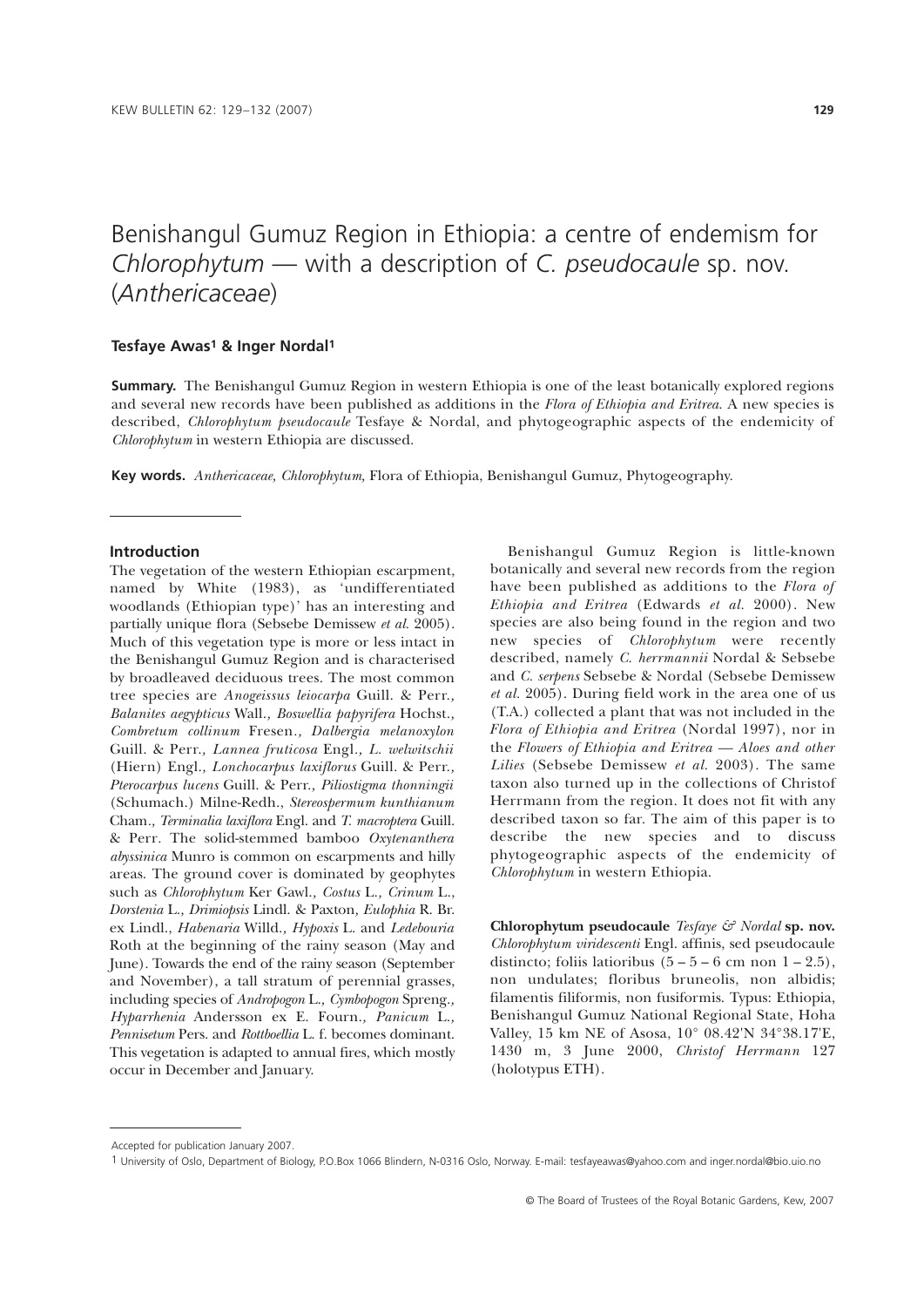Herb up to 105 cm high. Rhizome short with several, extensive, thick, spongy roots without tubers. Leaf bases forming a distinct pseudostem up to 40 cm long, surrounded by cataphylls almost without lamina in lower (outer) part, inner leaves with well developed lamina up to  $40 \text{ cm}$  long,  $5 - 6.5 \text{ cm}$  wide, with  $20 - 28$ spaced veins and a distinct midrib. Peduncle with 1 – 2 bract-like leaves,  $10 - 13$  cm long,  $1 - 1.5$  cm wide, below the inflorescence. Inflorescence a muchbranched panicle with 2 – 3 flowers at each node; bracts of the side branches up to 5 cm long, floral bracts up to 0.7 cm long. Pedicel up to 10 mm, jointed below the middle, pale brown above the articulation, green below. Flowers urceolate, pale brown; tepals 6 mm long, 1 – 1.5 mm wide, reflexed and 3-veined; filaments filiform, scabrid, subequal longer ones 4 – 5 mm long, shorter ones 3 mm; anthers 0.7 mm, curved, versatile; style exserted, slightly bent. Capsules 3-locular c. 5 mm long, 5 mm wide. Seeds 2 – 4 per locule, slightly saucer-shaped, 2 mm in diam. Fig. 1.

#### **DISTRIBUTION.** Ethiopia (Map 1).

**ETHIOPIA.** NE of Asosa, 1430 m, 10°08.42'N, 34°38.17'E, *Herrmann* 127 (holotype ETH ) & 128 (ETH); S of Asosa, 1560 m, 10°02.46'N, 34°31.40'E, *Tesfaye* 1148, ETH).

**HABITAT** Open bushy meadows with grey clay soil dominated by geophytes including *Crinum ornatum* Herb.*, Drimiopsis botryoides* Baker*, Gladiolus roseolus* Chiov.*, Habenaria perbella* Rchb. f. and *Ledebouria revoluta* (L. f.) Jessop. The dominant bush in the meadows is *Kotschya africana* Endl*. Cyperus* spp. and grasses such as *Cymbopogon* and *Hyparrhenia* have the highest cover. The dominant trees in the bamboo woodland around the meadows include *Combretum collinum, Piliostigma thonningii, Stereospermum kunthianum, Terminalia laxiflora, T. macroptera* and *Vitex doniana* Sweet; alt. 1430 – 1560 m.

## **PHENOLOGY.** Flowering June, fruiting July.

**NOTES.** *Chlorophytum pseudocaule* belongs to a group of *Chlorophytum* with thick spongy roots without tubers, richly branched panicles and usually greenish to whitish urceolate flowers. The group includes *C. andongense* Baker, *C. macrosporum* Baker and *C. viridescens* Engl. It differs from all of them in possessing a well developed pseudostem. It also has smaller flowers than the two first mentioned species, and larger leaves than the third. *C. ruahense* Engl. and *C. nyassae* (Rendle) Kativu are also related to this group, but both are distinct, the first by having large clasping leaves all along the peduncle, the second by its scale-like leaves on the peduncle and the open stellate flowers. *C. hirsutum* A. D. Poulsen & Nordal, a narrow endemic from open forest in the border areas between Burundi, Congo and Uganda, also belongs to this group. This species is hairy and lacks a pseudostem. There is no doubt that the two known

populations of the pseudostemmed taxon deserve recognition at the species level.

Three species of *Chlorophytum* are endemic to the Benishangul Gumuz Region (Map 1), i.e. about 12% of the species found in Ethiopia. *C. pseudocaule* is related to a group that is widespread in the Sudano-Zambesian phytochorion. *C. serpens* belongs in the widespread, heterogeneous *C. comosum* (Thunb.) Jacques complex with a mainly Guineo-Congolean affinity. *C. comosum* is found in the shade of rainforest and riverine forest on brown to black loamy clay soil in south-western Ethiopia (Illubabor and Kafa regions); it is found throughout tropical Africa south to the Cape (Sebsebe Demissew *et al.* 2003). *C. serpens* grows in *Combretum-Terminalia* woodland and *Oxytenanthera abyssinica* dominated woodland on reddish sandy soil, between 1100 and 1460 m. *C. herrmannii* grows on rocky outcrops in *O. abyssinica* dominated closed woodland, around 1600 m. Morphologically, *C. herrmannii* is similar to another fairly narrow Ethiopian endemic, *C. neghellense* Cufod*.*, growing in *Acacia-Combretum-Commiphora* dominated woodland, often heavily grazed, on red sandy soils between 1000 and 1700 m in Sidamo (Sebsebe Demissew *et al.* 2003, 2005). The three endemic species show relationships with rather different groups ecologically and geographically. They are restricted to fragmented wetter habitats of Benishangul Gumuz Region, which are probably the result of recent anthropogenic influence rather than geological and climatological events in the past.

Endemism in sub-Saharan Africa is hypothesised to be related to paleoclimatic fluctuations (Linder 2001). It has further been suggested that centres of endemism would be in places that have shown climatic stability over longer periods (Lovett & Friis 1996). In general, vicariance or fragmentations of distributional ranges by geological or climatological events are the most widely accepted causes of endemism (Evans *et al.* 2004).

There is no clear evidence yet to explain the mechanisms of evolution of an endemic flora in the Benishangul Gumuz Region. However, Sebsebe Demissew *et al*. (2005) suggested that the complex topography and the relatively reliable oreographic rain on the western Ethiopian escarpment, together with the hinterland of deep river valleys, provided small refugia during the periods of adverse climatic conditions. This may have secured niches of very restricted range where species could survive unfavourable periods. The best conditions for such niches are likely to have been in the most topographically and geologically complex areas in the lower reaches and at the mouth of the biggest river system in western Ethiopia, the gorges of the Blue Nile River and its tributaries, an area that approximately agrees with the extension of the Benishangul Gumuz National Regional State. The other area with a high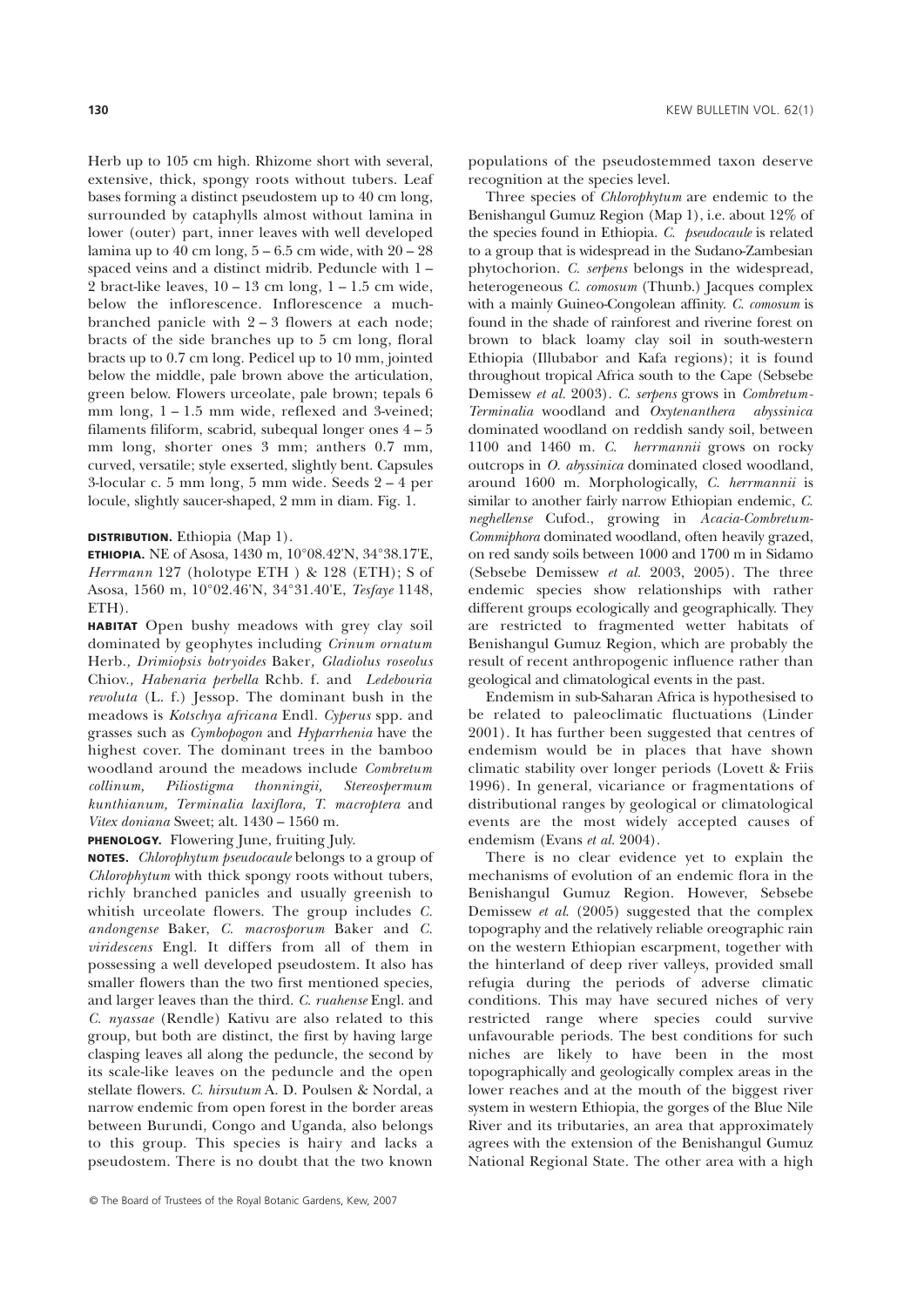

**Fig. 1. A** – **B** *Chlorophytum pseudocaule* based on *Herrmann* 127 and 128, ETH. **A** complete plant; **B** inflorescence. DRAWN BY SVETLANA VORONKOVA.